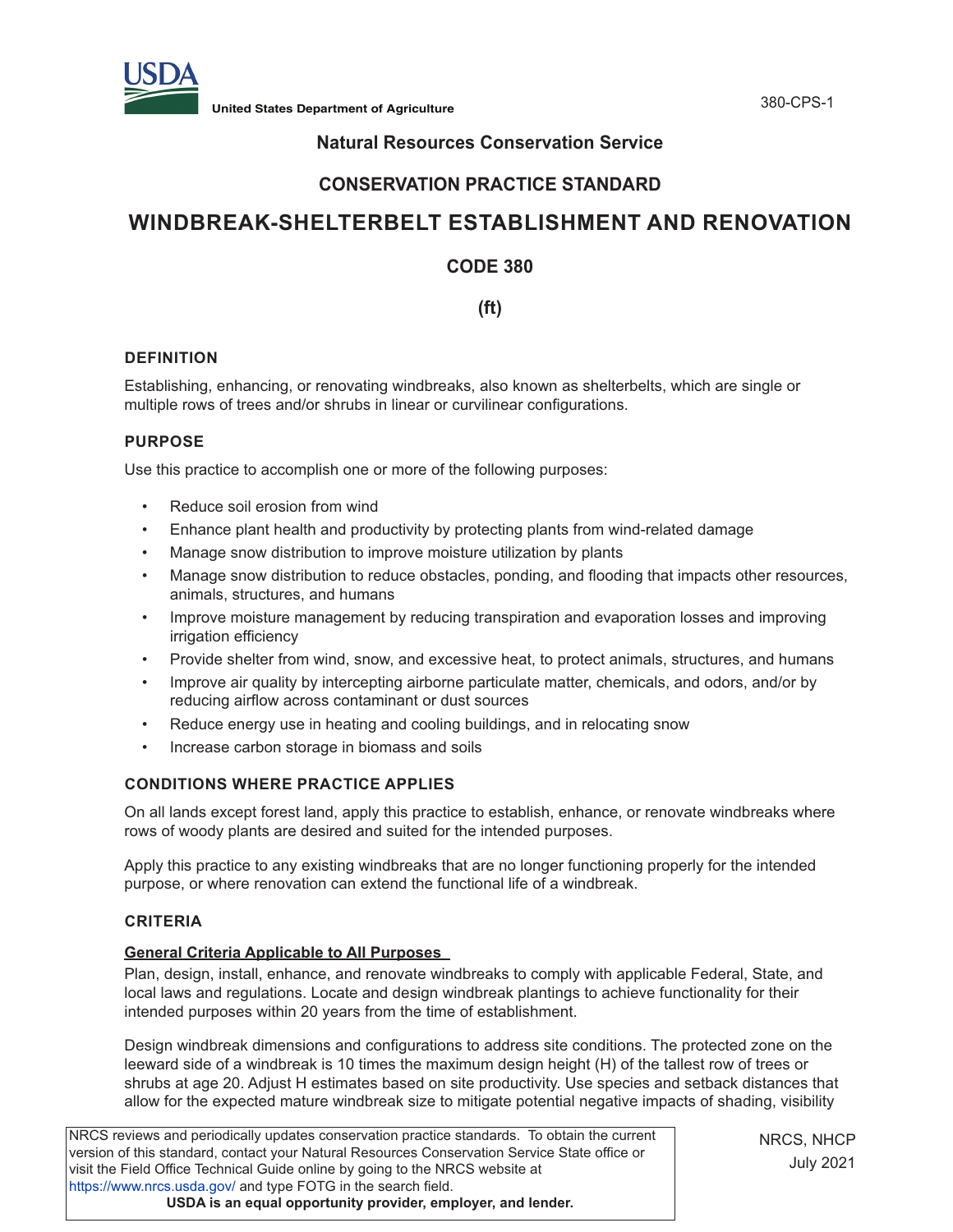along travel routes, snow deposition, or concerns for visual quality. Windbreak length must be adequate to protect the site and allow for "end effect" (turbulence effects at the end of a windbreak) and minor changes in predominant wind direction.

Select tree and/or shrub species that are adapted to soils, climate, and other site conditions. Do not use species that are on Federal or State invasive species or noxious weed lists. Space individual plants based on the growing area needed by each species, with accommodation for maintenance equipment and for the desired configuration of the stems, branches, and canopy to achieve windbreak purposes. Do not plant trees or shrubs where they will interfere with above or belowground structures, utilities, irrigation or moisture management systems, or desired drains. Permit the periodic removal of some products, such as high value trees, medicinal herbs, nuts, fruits, etc., provided the loss of vegetation or harvesting disturbance does not compromise the conservation purpose.

Use the following NRCS Conservation Practice Standards (CPSs) as needed to establish windbreaks:

- Tree/Shrub Site Preparation (Code 490) for preparing the site prior to plant establishment
- Tree/Shrub Establishment (Code 612) when establishing trees and/or shrubs
- Irrigation System, Microirrigation (Code 441) for supplemental water

#### **Additional Criteria to Reduce Wind Erosion and Protect Growing Plants**

Determine the appropriate interval between windbreaks using current soil erosion prediction technology to minimize wind erosion. Interval widths must not exceed that permitted by the soil loss tolerance (T) or other planned soil loss objective. Account for the effects of other practices used in the conservation management system when calculating interval widths. Design windbreaks with adequate height to protect the desired area. The protected zone is 10H on the leeward side and 2H on the windward side. Orient a windbreak perpendicular to the wind direction(s) that causes the resource concern or as nearly perpendicular as practical. Select species for planting that are taller than the height of the crop.

#### **Additional Criteria to Manage Snow Deposition**

Orient the windbreak as close to perpendicular to the predominant snow-bearing wind as practical. Locate windbreaks so that snow deposition will not pose a health or safety problem, management constraint, or obstruct human, animal, or vehicular traffic. Windbreak density during expected snow-producing months must be at least 50 percent.

Where it is desirable for wind to blow snow off road surfaces and limit ice formation, design windbreaks using greater setback distances and allow for maximum mature windbreak height as well as 20-year height.

Where soil erosion and/or runoff from melting snow can be a hazard, control it by adjusting the siting of new windbreaks prior to establishment or by using appropriate supporting practices.

#### **Additional Criteria for Managing Snow Distribution**

For managing snow distribution across a field, windbreak density during expected snow-producing months should be 25 to 50 percent. The interval between windbreaks should not exceed 20H.

#### **Additional Criteria to Provide Shelter for Animals, Structures, and Humans**

Use windbreaks as needed to provide shade and reduce wind or snow impacts to animals, structures, and humans, or to reduce energy use. Where feasible, plant native species that benefit wildlife, including pollinators and natural enemies of crop pests.

The density for windbreaks that protect animals from cold and wind must be at least 65 percent during the months when the wind is most responsible for the resource concern. Design and maintain shadeproducing windbreaks at a low density as needed to allow for air movement.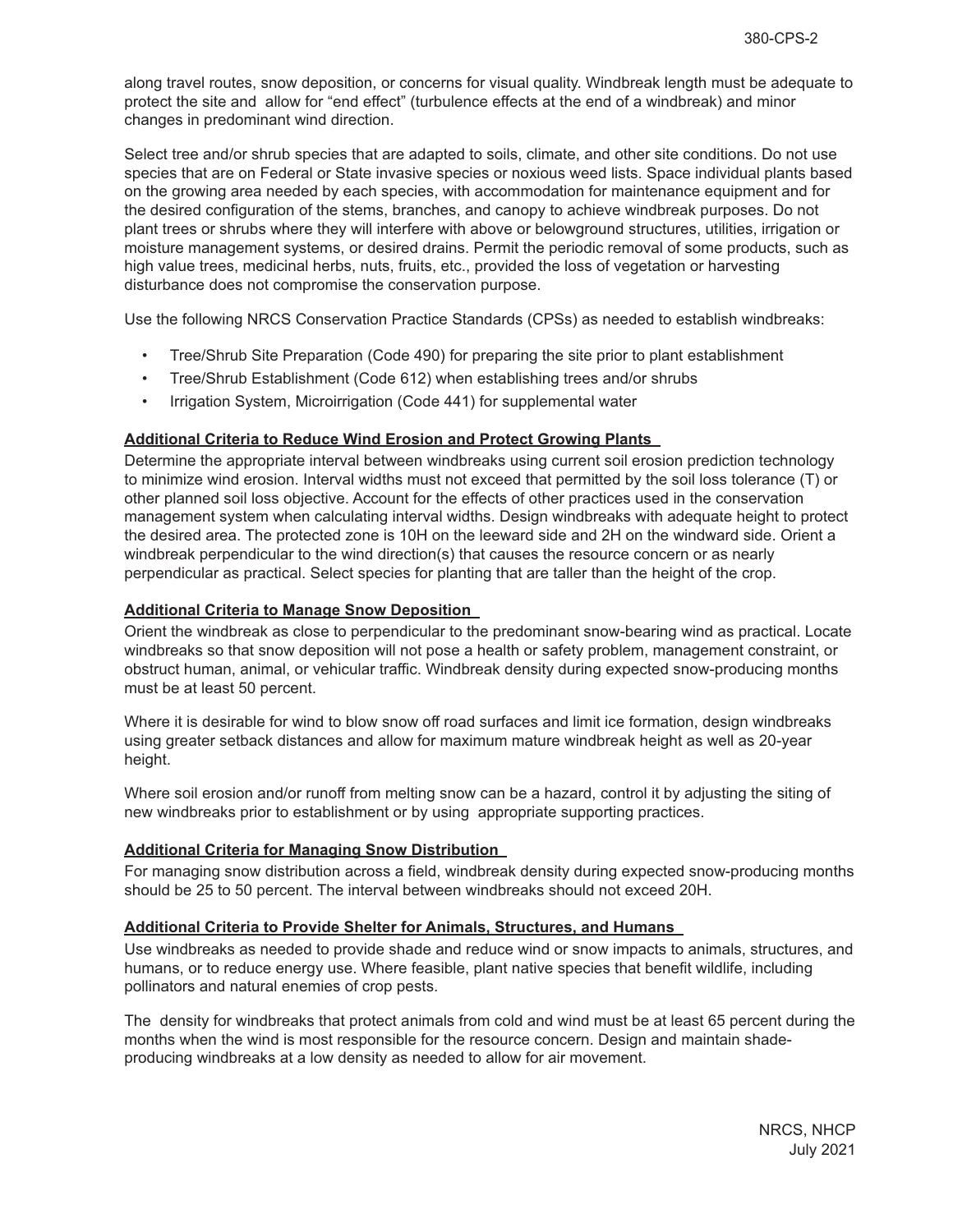Prevent snowmelt drainage from a windbreak from flowing across an area of animal confinement. Prevent drainage of animal waste into a windbreak.

#### **Additional Criteria to Improve Air Quality by Reducing and Intercepting Airborne Particulate Matter, Chemicals, and Odors**

Design windbreak intervals to be less than or equal to 10H depending on site conditions and related supporting conservation practices. Design windbreak density on the windward side of the problem source (i.e., particulate, chemical, or odor) to be greater than 50 percent to reduce airflow into the source area.

Locate odor-protecting windbreaks of 50 to 65 percent density on the leeward side of the problem source, and windward side of the area that needs protection, to both decrease wind speed and encourage odor particle deposition and create wind turbulence that disperses and dilutes odor particles.

Use tree and shrub species with foliar and structural characteristics that optimize interception, adsorption, and absorption of airborne particles, chemicals, or odors. Coniferous evergreen trees and/or shrubs are generally preferred. Select windbreak species that are tolerant of identified spray drift and other pollutants to the extent that these impacts are predictable.

Windbreaks can help USDA certified-organic and transitioning-to-organic producers meet National Organic Program requirements for suitable buffers or barriers between certified organic production areas and nonorganic production areas on the same farm or neighboring farms that utilize National Organic Program prohibited substances.

#### **Additional Criteria to Reduce Energy Use in Structures**

Design windbreaks to address heating and cooling needs of structures as needed for the local climate. Use plants with a potential height growth taller than the structure or facility that needs protection and with a plant density that meets energy reduction needs. To reduce heat loss in structures, design windbreak intervals to be no more than 5H and with density greater than 50 percent on the windward side.

In areas where snow drifting is a common problem, ensure that windbreak setbacks are adequate to limit snow deposition in areas near structures to limit energy used to mechanically move snow.

Ensure that summer windbreak densities are low enough that they do not stifle cooling breezes. Note the direction of seasonal winds and design accordingly.

#### **Additional Criteria for Carbon Capture and Storage**

Plant windbreaks with a larger footprint to increase carbon capture and storage in biomass and soils. Where practical, while meeting the primary objective of the windbreak, adjust plant spacing and species selection to increase above and belowground productivity for increased carbon capture and storage.

Maintain site fertility. Minimize soil disturbance during windbreak establishment, maintenance, and renovation. Manage without tillage, where possible, to reduce impacts on soil organic matter. Limit the use of petroleum-based herbicides and fertilizers.

Models that predict carbon storage in biomass over time are useful when selecting trees and shrubs for greenhouse gas mitigation.

#### **Additional Criteria for Windbreak Renovation**

Renovate windbreaks by planning and implementing treatments to adjust the design, width, length, species composition, and density to achieve functionality for the intended purposes within 20 years from the time of establishment. Protect desirable vegetation as well as soil and site conditions during renovation. Control erosion, runoff, compaction, and displacement.

Thin trees and/or shrubs as needed to reduce plant competition, alter windbreak density, remove dead, injured or diseased vegetation, or provide access for maintenance. Use NRCS CPS Tree/Shrub Pruning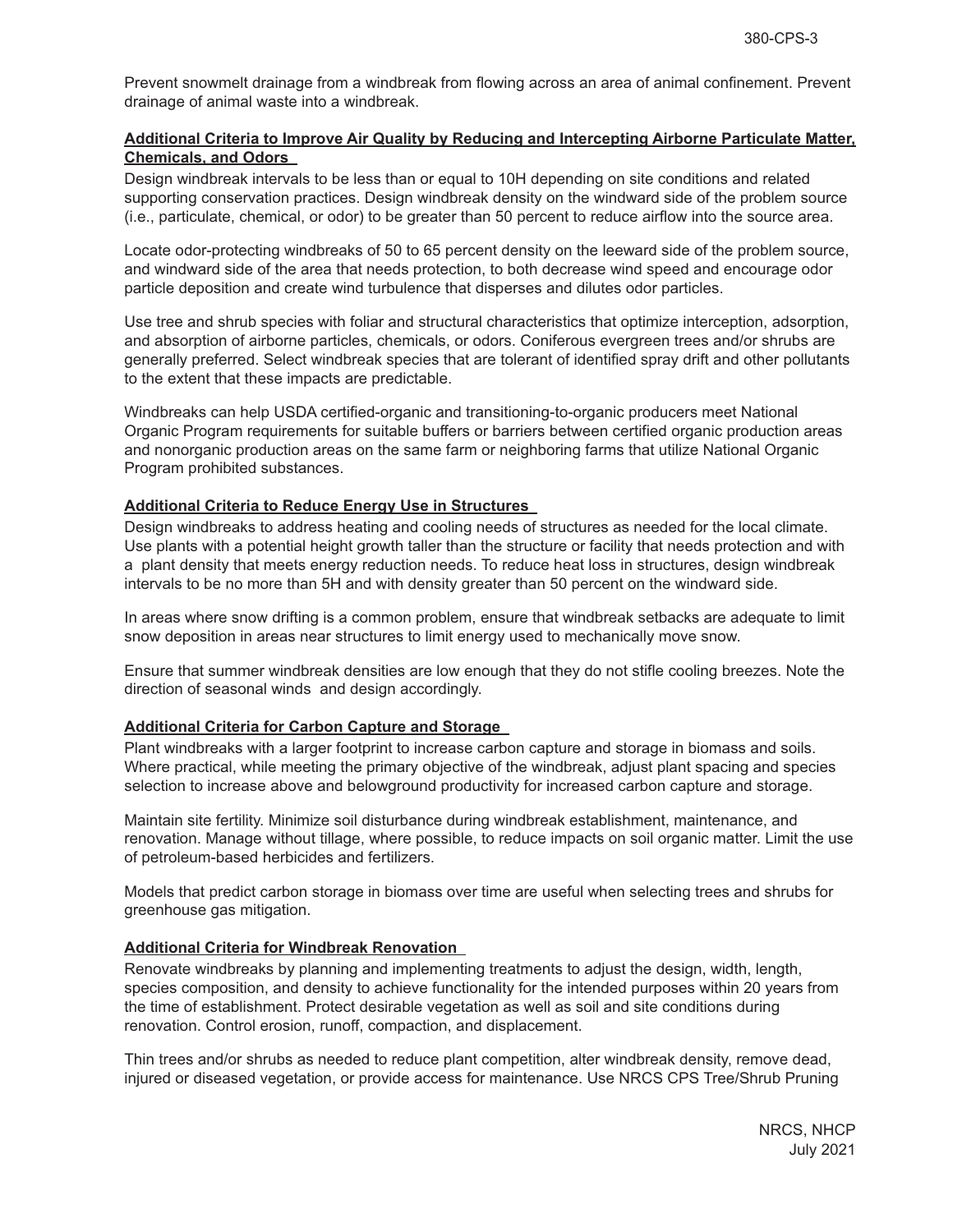(Code 660) for branch or root pruning. Remove entire or partial rows of trees and/or shrubs to release trees in adjacent rows. Cut trees and/or shrubs that regrow from their base (i.e., coppicing) close to the ground when vigorous regrowth is desired.

Retain vegetative residues onsite except where fire hazard or threats from diseases and insect pests are of concern or where prescribed burning will take place to meet other management objectives. Use NRCS CPS Woody Residue Treatment (Code 384) to treat woody debris as necessary to assure that it does not present an unacceptable fire, safety, environmental, or pest hazard. Place remaining woody material so that it does not interfere with the intended purpose or other management activities. When woody residue or other debris requires onsite burning, use NRCS CPS Prescribed Burning (Code 338).

Add rows of trees and/or shrubs adjacent to or within an existing windbreak to increase windbreak density as needed to achieve the purpose. Plant individual trees and/or shrubs to fill gaps or replace declining plants. Before adding trees or shrubs, evaluate existing growing space, shade level, and root competition to determine that conditions are acceptable for the growth of new plantings.

Where herbicide application will occur, evaluate and interpret risks using the Windows Pesticide Screening Tool (WIN-PST) or other approved tools or guides, or use NRCS CPS Pest Management Conservation System (Code 595).

#### **CONSIDERATIONS**

#### **Considerations for Species Selection**

Plan and design windbreaks to be visually pleasing while meeting the purposes for the planned area. Design plantings to complement natural landscape features. Consider including trees and shrubs that produce edible fruits and nuts, provided that windbreak function is not impacted. Visual quality can be enhanced by using evergreen species or species with features such as showy flowers, brilliant fall foliage, or persistent colorful fruits. Avoid using potentially invasive species.

In cropping systems, select windbreak species that minimize adverse effects on crop growth (e.g., shade, allelopathy, competing root systems, or root sprouts). Avoid using plants that may be alternate hosts to undesirable pests. Consider species diversity (ideally, genus-level diversity), including the use of native species, to avoid loss of function due to species-specific pests.

Use deciduous trees on south and west sides of structures to reduce summer energy use. Use conifer windbreaks to reduce impacts of prevailing winter winds and reduce energy use.

#### **Considerations for Windbreak Design**

Windbreaks are not usually fully functional immediately after installation. Plan other practices as appropriate to control wind erosion in adjacent fields until a windbreak is fully functional.

Use one or more "legs" (i.e., windbreak extensions oriented at right angles to the main windbreak), where practical, to provide protection from changing winds and to increase the area of the protected zone.

Windbreaks established for odor and chemical drift reduction are more effective as the amount of foliage surface area increases. Wide, multiple-row plantings offer greater interception potential than smaller plantings.

Windbreaks may sometimes delineate field boundaries.

#### **Considerations for Managing Snow**

Consider additional actions for situations where a windbreak alone does not provide enough snow storage. Add windbreak rows or obtain supplementary storage with temporary or herbaceous wind barriers, constructed or living snow fences, or by retaining standing crop residues within the fetch (storage) area. Retain standing crop residues to enhance the effectiveness of windbreaks in uniformly distributing snow across a field.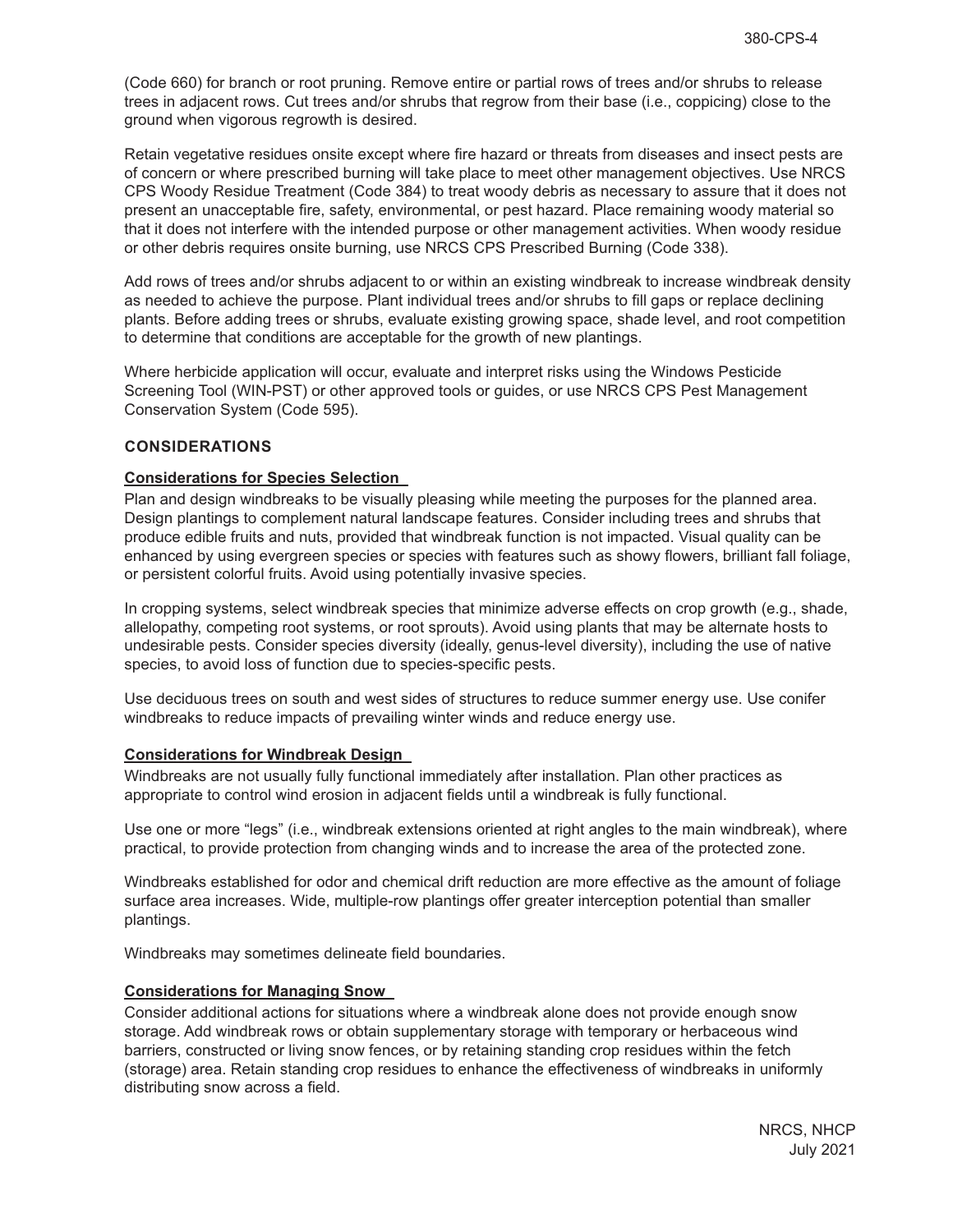To control end drifts, extend the length of the windbreak beyond the protected area, add supplemental windbreak legs, use greater setback distances, and/or use temporary or herbaceous wind barriers.

Secondary windbreaks made up of shorter tree species can be used to address snow control when winds come from directions different than the prevailing wind.

#### **Considerations for Wildlife Habitat**

When compatible with the purposes and criteria for application of this practice, modify windbreak design to better address identified wildlife needs. Windbreak dimensions, density, and species composition can be designed to provide food and/or shelter for desired wildlife species, and windbreaks can be located as wildlife travel corridors to connect existing patches of habitat. Consider windbreak proximity to roads and potential conflicts between wildlife and vehicles.

Address pollinator and beneficial organism needs when selecting or siting tree or shrub species and when planning windbreak management. Ground-dwelling pollinators may find habitat in an untilled area within the windbreak. Windbreaks may provide habitat for species that pollinate or consume pests in nearby crops. Early-blooming trees can provide nectar sources for pollinators and pest predators in the spring before herbaceous sources are available. Consider adding plantings of suitable, noncompetitive forbs and legumes that bloom at times when trees are not flowering; this action may favor a greater diversity of native pollinators and natural enemies of crop pests by providing additional nectar and pollen sources.

#### **Considerations for Noise Screens**

Noise screens should be designed for a density of at least 65 percent during the time of the year when noise is a problem. They should be as tall as the noise source and as close to the source as is practicable. Noise screen windbreaks should be two times as long as the distance from the noise source to the area needing protection.

For limiting noise from high-speed traffic, the windbreak width should be at least 65 feet. For moderatespeed traffic the windbreak width should be at least 20 feet wide. Select species tolerant of impacts including automobile emissions, sand and gravel deposition, and salt spray or runoff.

#### **Considerations for Visual Screens**

Visual screens should be located as close to the observer as possible with a density, height, and width that sufficiently blocks the view between the area of concern and the sensitive area.

#### **Considerations for Windbreak Renovation**

Windbreak renovations may require a period of years.

Where insect pests and plant diseases are not of concern, treat woody debris by mulching or chipping to increase soil organic matter and reduce herbaceous weed competition. Debris and other vegetation requiring removal during renovation could become biofuel for energy generation. Consider performing a life cycle analysis to determine whether there is a net energy gain after transport and processing.

#### **PLANS AND SPECIFICATIONS**

Prepare specifications for windbreak establishment in accordance with this standard for each site and purpose in the implementation requirements document. At a minimum, include—

- Maps, drawings, and/or narratives identifying and describing areas planned for windbreak establishment, including location and distances to adjacent features, structures, and known utilities.
- A planting plan, including—
	- Dimensions and configuration of plantings, including the number of rows of trees and/or shrubs and their spacing;
	- Species to use;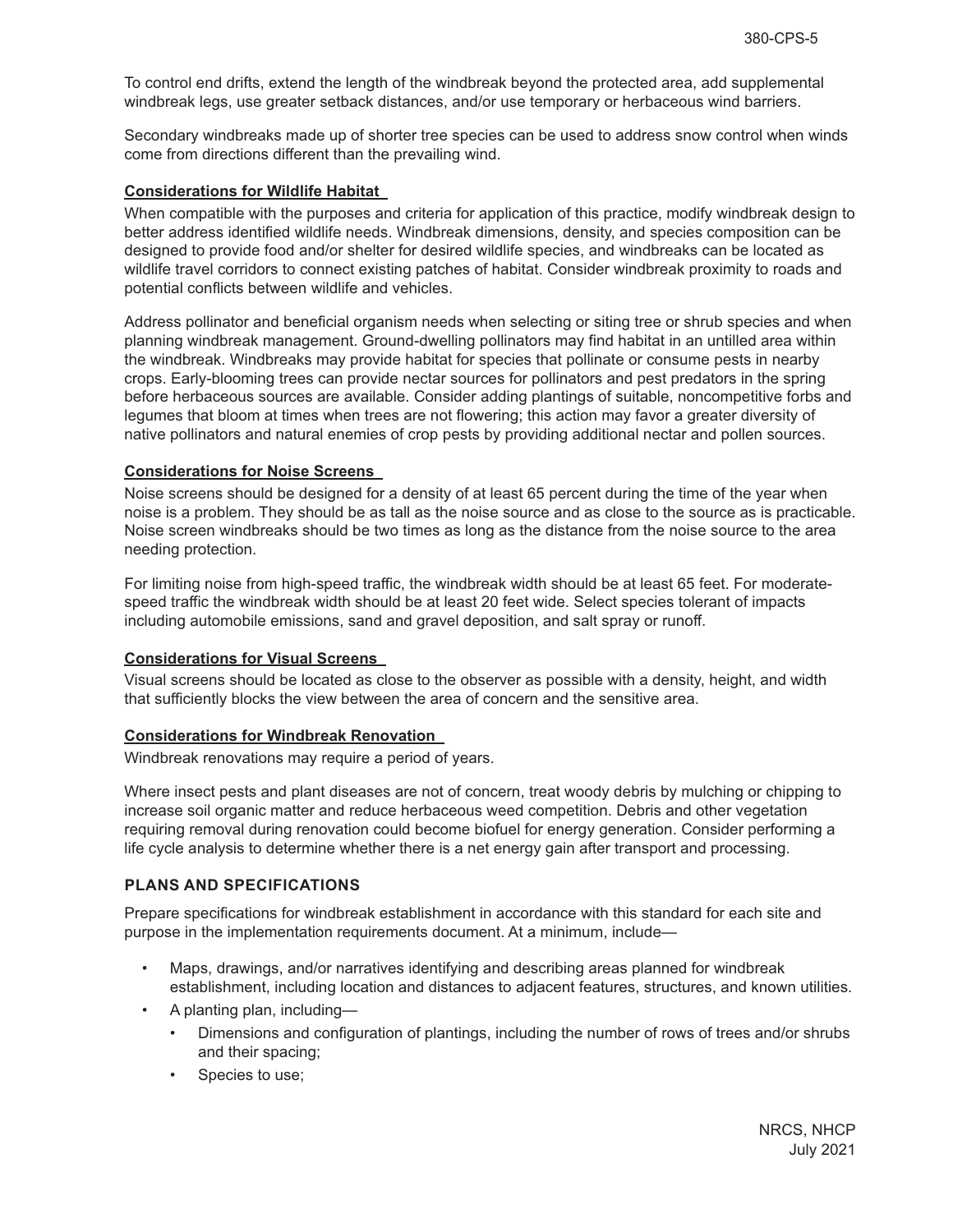- Type and size of plant material;
- Planting or seeding rates;
- Required survival density;
- Site preparation, if any;
- Season of planting;
- Sequence of planting, if applicable;
- Fertilizer and weed control, if needed;
- Type of plant protection, if needed; and,
- Moisture management during establishment, if needed.
- Contingency plans to achieve project goals in case of drought, insect/disease impacts, undesired plant invasions, animal pressure, or other occurrences that may limit vegetation establishment.
- The landowner is responsible for notifications and for obtaining all necessary permits for the project prior to installation.

## **OPERATION AND MAINTENANCE**

Prepare an operation and maintenance (O&M) plan and review it with the landowner or operator prior to practice installation. The O&M plan ensures the practice will function as intended throughout its expected life. The plan will include normal repetitive activities that occur during use of the practice (operation), and repair and upkeep (maintenance). At a minimum, include—

- Inspecting the planting at least annually and after major storm events or other disturbances to identify needs for repair and maintenance.
- Maintaining protection for trees and/or shrubs during establishment, and removing protective structures (e.g., tube shelters, cages) when plants are large enough to withstand environmental stressors.
- Protecting trees and shrubs from adverse impacts including insects, diseases, competing vegetation, fire damage, spray drift, animals, etc.
- Applying maintenance practices and activities at times that minimize wildlife disturbance during the reproductive period for desired species, where wildlife habitat is a consideration.
- Monitoring tree or shrub establishment or renovation and replacing dead trees or shrubs as needed until the windbreak is functional.
- Providing supplemental water if needed during the establishment period.
- Managing competing vegetation during establishment.
- Thinning or pruning the windbreak to remove dead, injured, or diseased wood and to maintain windbreak function.
- Applying nutrients periodically to maintain plant vigor following approved fertilizer recommendations.

Renovate a windbreak that has lost its functionality due to impacts of storms, disease, insects, or other natural events, or because trees have reached their life expectancy and are deteriorating.

## **REFERENCES**

Bentrup, G. 2008. Conservation Buffers—Design Guidelines for Buffers, Corridors, and Greenways. General Technical Report SRS-109. USDA Forest Service, Southern Research Station, Asheville, NC.

Bentrup, G., J. Hopwood, N. L. Adamson, and M. Vaughan. 2019. Temperate Agroforestry Systems and Insect Pollinators: A Review. Forests 10(11): 981.

Brandle, J.R., D.L. Hintz, and J.W. Sturrock, eds. 1988. Windbreak Technology. Agriculture, Ecosystems, and Environment, Volumes 22-23. Amsterdam, The Netherlands: Elsevier Science Publishers.